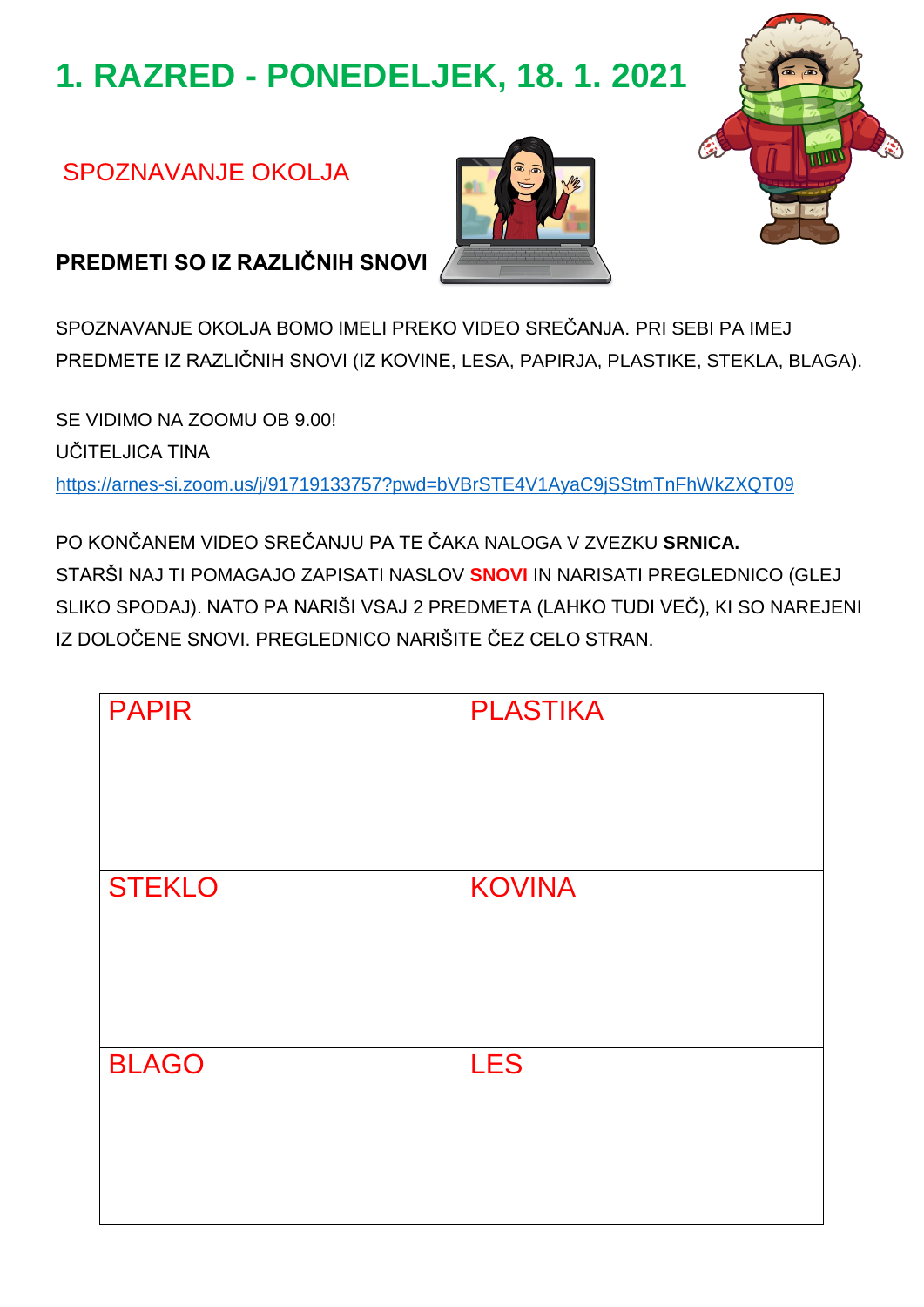# SLOVENŠČINA (2 URI)

### **PRAVLJICA: BRATA GRIMM - VOLK IN SEDEM KOZLIČKOV**

DANAŠNJI TEDEN BOŠ ZAČEL Z GRIMMOVO PRAVLJICO: VOLK IN SEDEM KOZLIČKOV. MOGOČE JO ŽE POZNAŠ, AMPAK NIČ ZATO. UDOBNO SE NAMESTI IN JI PRISLUHNI. KLIKNI NA SPODNJO POVEZAVO: <https://www.youtube.com/watch?v=bJyixs0J7Dk>

UPAM, DA TI JE BILA PRAVLJICA ZANIMIVA IN DOŽIVETA. SEDAJ PA USTNO ODGOVORI NA NASLEDNJA VPRAŠANJA:

- *KATERE KNJIŽEVNE OSEBE SI SREČAL V PRAVLJICI?*
- *KOLIKO JE BILO KOZLIČKOV?*
- *SE SPOMNIŠ, ZAKAJ SO KOZLIČKI OSTALI SAMI DOMA?*
- *KAKO JIH JE POSVARILA MAMA?*
- *KDO JIM JE PRIŠEL TRKAT NA VRATA?*
- *ZAKAJ JIM JE PRIŠEL TRKAT NA VRATA?*
- *SE ŠE SPOMNIŠ S ČIM VSE JE VOLK PRETENTAL KOZLIČKE?*
- *KAM SO SE SKRILI KOZLIČKI? KAM SE JE SKRIL NAJMLAJŠI KOZLIČEK?*
- *KAKŠEN DOM JE NAŠLA MAMA, KO SE JE VRNILA DOMOV?*
- *KJE STA MAMA IN NAJMLAJŠI KOZLIČEK NAŠLA VOLKA?*
- *KAJ JE NAREDILA MAMA Z VOLKOM?*
- *KAKO SE PRAVLJICA KONČA?*

TVOJA NASLEDNJA NALOGA, BO DANES MALO DRUGAČNA. ZATO SI HITRO PRIPRAVI: **ZVEZEK ZA SLOVENŠČINO (PIKAPOLONICA), PERESNICO, ŠKARJE** IN **LEPILO**. STARŠE PROSI, DA TI **NATISNEJO PRILOŽENI LIST**, NA KATEREM JE PREDSTAVLJENA PRAVLJICA V ŠESTIH SLIČICAH (VRSTNI RED DOGODKOV JE POMEŠAN). TVOJA NALOGA PA JE NASLEDNJA:

- 1. POBARVAJ SLIČICE,
- 2. NATANČNO IZREŽI SLIČICE,
- 3. NA PRAZNO STRAN ZVEZKA NAPIŠI NASLOV VOLK IN SEDEM KOZLIČKOV,
- 4. IZREZANE SLIČICE V PRAVILNEM VRSTNEM REDU RAZPOREDI POD NASLOV,
- 5. SLIČICE ŠE PRILEPI.

KO SO SLIČICE POBARVANE, RAZPOREJENE IN NALEPLJENE, PA IMAŠ ŠE ZADNJO NALOGO. **S POMOČJO SLIČIC OBNOVI VSEBINO PRAVLJICE**. POSKUSI OPISATI ČIM VEČ, KAR SI SI ZAPOMNIL – KOT BI ŠE ENKRAT POVEDAL CELOTNO PRAVLJICO.

**V KOLIKOR DOMA NIMATE TISKALNIKA NIČ HUDEGA! V ZVEZEK NAPIŠI NASLOV VOLK IN SEDEM KOZLIČKOV, NATO PA PRAVLJICO ILUSTRIRAJ!**

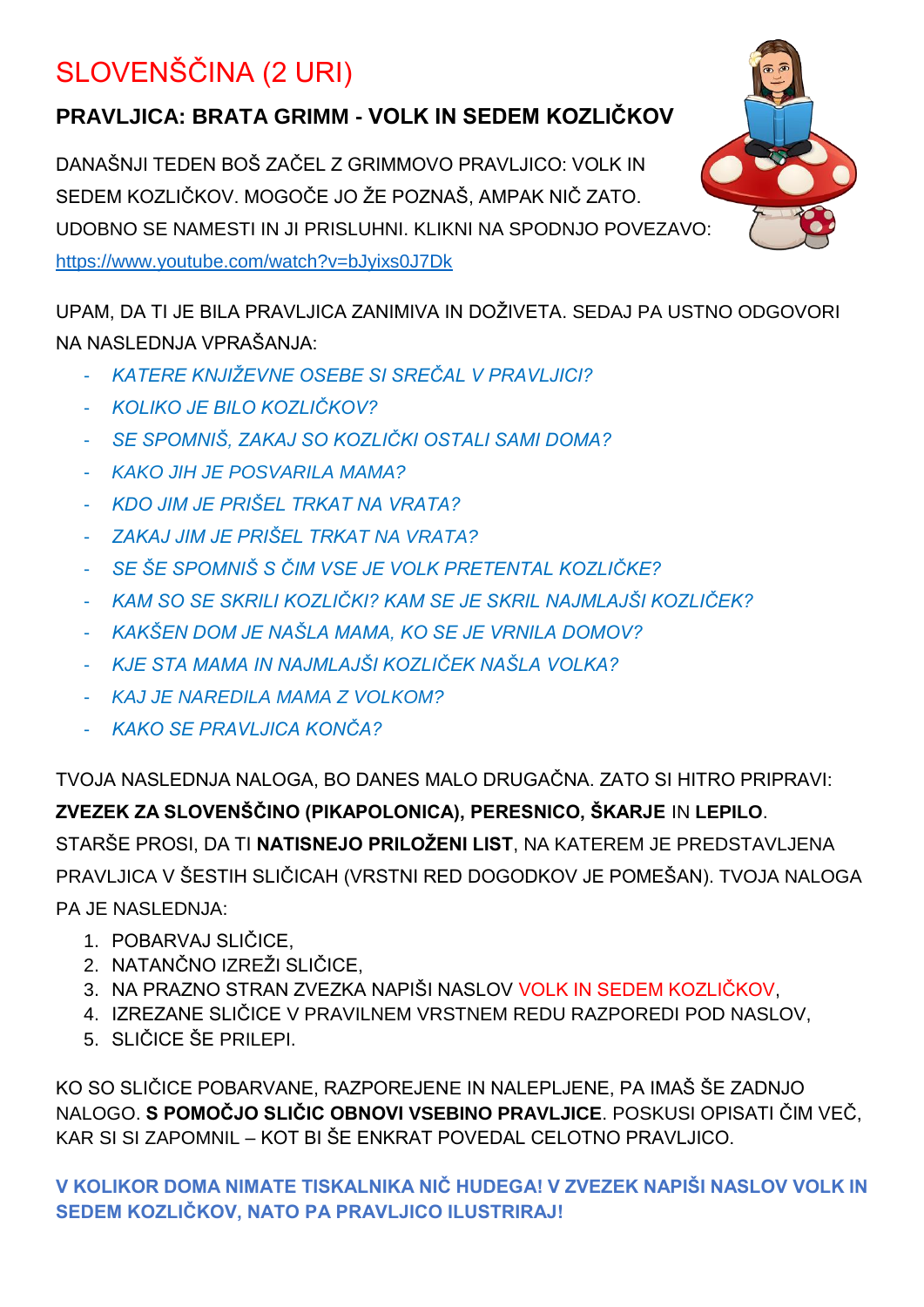#### PRILOGA - ZAPOREDJE SLIČIC:

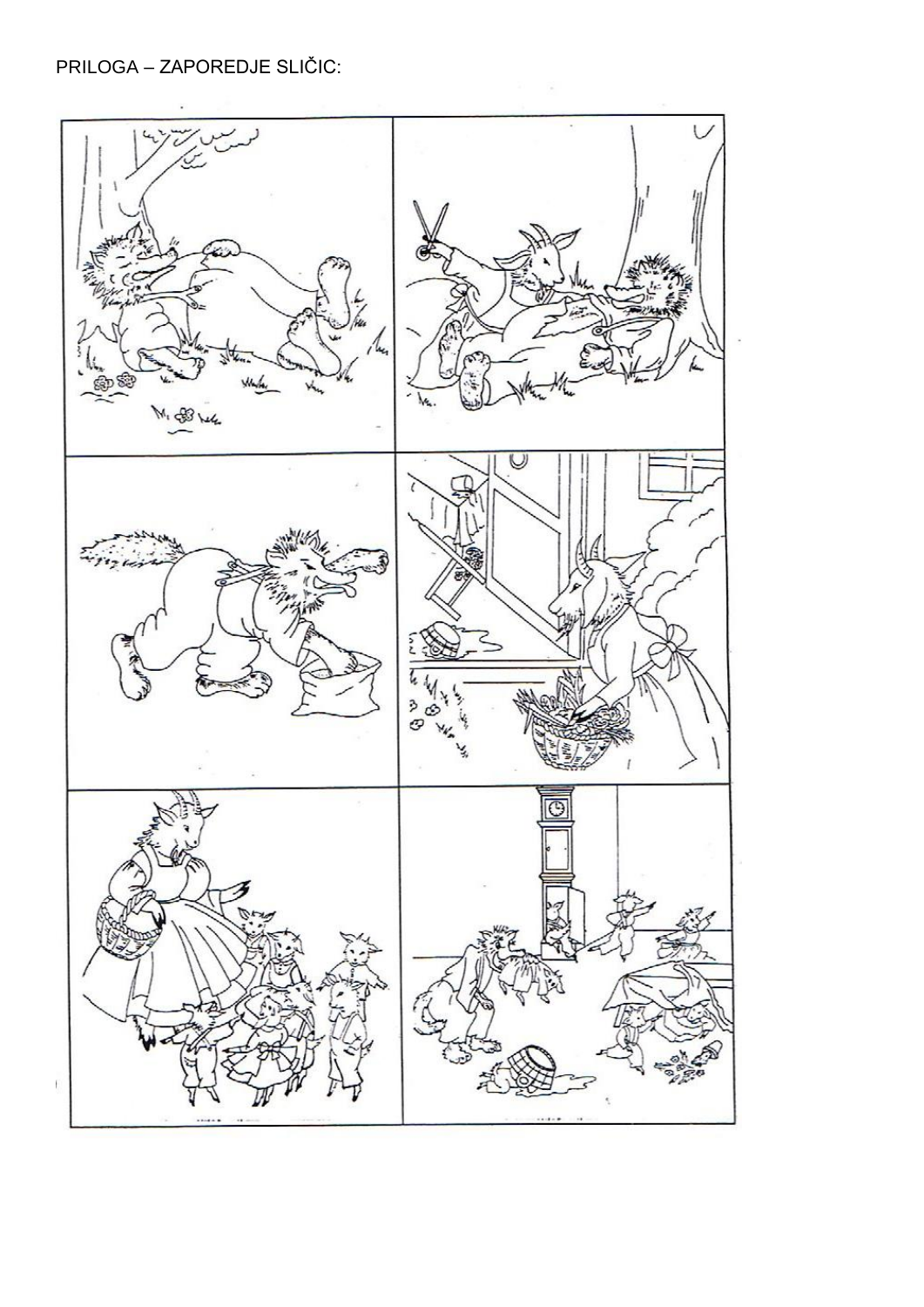# ŠPORT

## **ŠPORT NA PROSTEM**

*URA ŠPORTA JE NAMENJENA TVOJI SPROSTITVI. KER JE ZUNAJ LEPO VREME, JE NAJBOLJE, DA SE TOPLO OBLEČEŠ IN MALO RAZVEDRIŠ NA SVEŽEM ZRAKU. SPODNJE IDEJE SO LAHKO V POMOČ ZA SPROSTITEV CELE DRUŽINE.*

#### DRAGI STARŠI,



DANES BI SE Z OTROKI ODPRAVILI VEN. ČE BI BILO TO LE MOGOČE, BI POSKUSILI OTROKOM POPESTRITI URO MIGANJA Z RAZLIČNIMI NALOGAMI, KI SO OPISANE V PRILOGI NA NASLEDNJI STRANI. POTREBNA PA BI BILA PREDHODNJA PRIPRAVA NA TERENU (NI PA NUJNO).

**PREDLOG:** S SABO VZAMETE LIST IN SVINČNIK. KO PRIDETE DO GOZDA ALI POVRŠINE, KJER BI SE VSE IZVEDLO, NA LISTEK NARIŠITE ZNAK IN GA POSTAVITE NA TLA (START). OTROKU POVEJTE, KAJ MORA PRI NALOGI NAREDITI. VMES, KO OTROK IZVAJA VAJO, LAHKO VI POSTAVITE NOVO NALOGO NEKJE DRUGJE (LAHKO PA PRIPRAVITE TO VSE ŽE PREDHODNO).

**DODATEN IZZIV: MED VSAKO VAJO NAREDI ŠE VSAJ 100 KORAKOV**



**ZA POPESTRITEV:** ČE SE SLUČAJNO ODPRAVIŠ V GOZD, LAHKO V GOZDU POIŠČEŠ KAKŠNO ZANIMIVO OBLIKO, KI TE SPOMINJA NA KAJ. LE KAJ VSE ODKRIJEŠ V GOZDU?